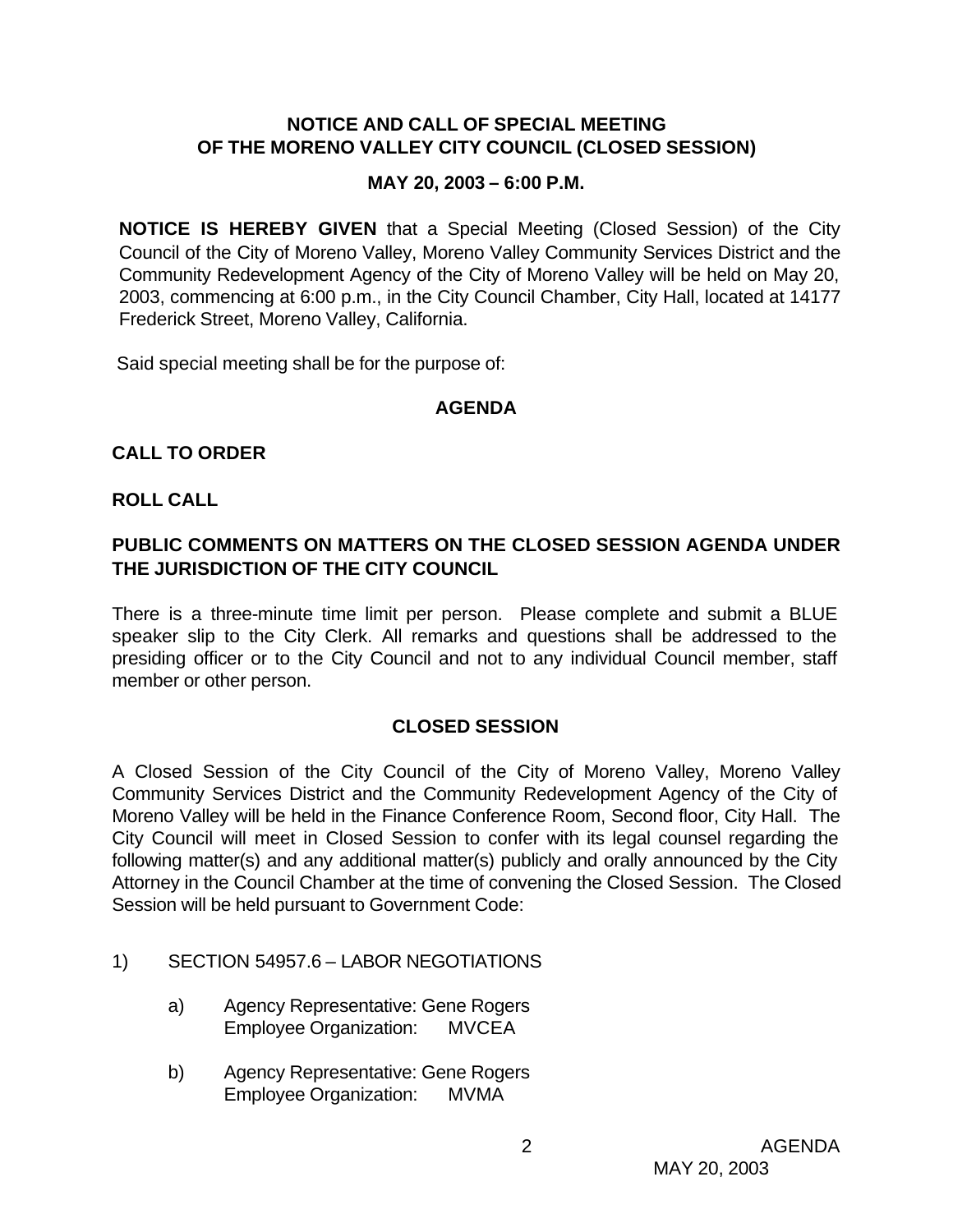- 2) SECTION 54956.9(b)(1) CONFERENCE WITH LEGAL COUNSEL SIGNIFICANT EXPOSURE TO LITIGATION Number of Cases: 2
- 3) SECTION 54956.9(c) CONFERENCE WITH LEGAL COUNSEL INITIATION OF **LITIGATION** Number of Cases: 2
	- **REPORT OF ACTION FROM CLOSED SESSION BY CITY ATTORNEY, IF ANY**
	- **ADJOURNMENT TO REGULAR STUDY SESSION**